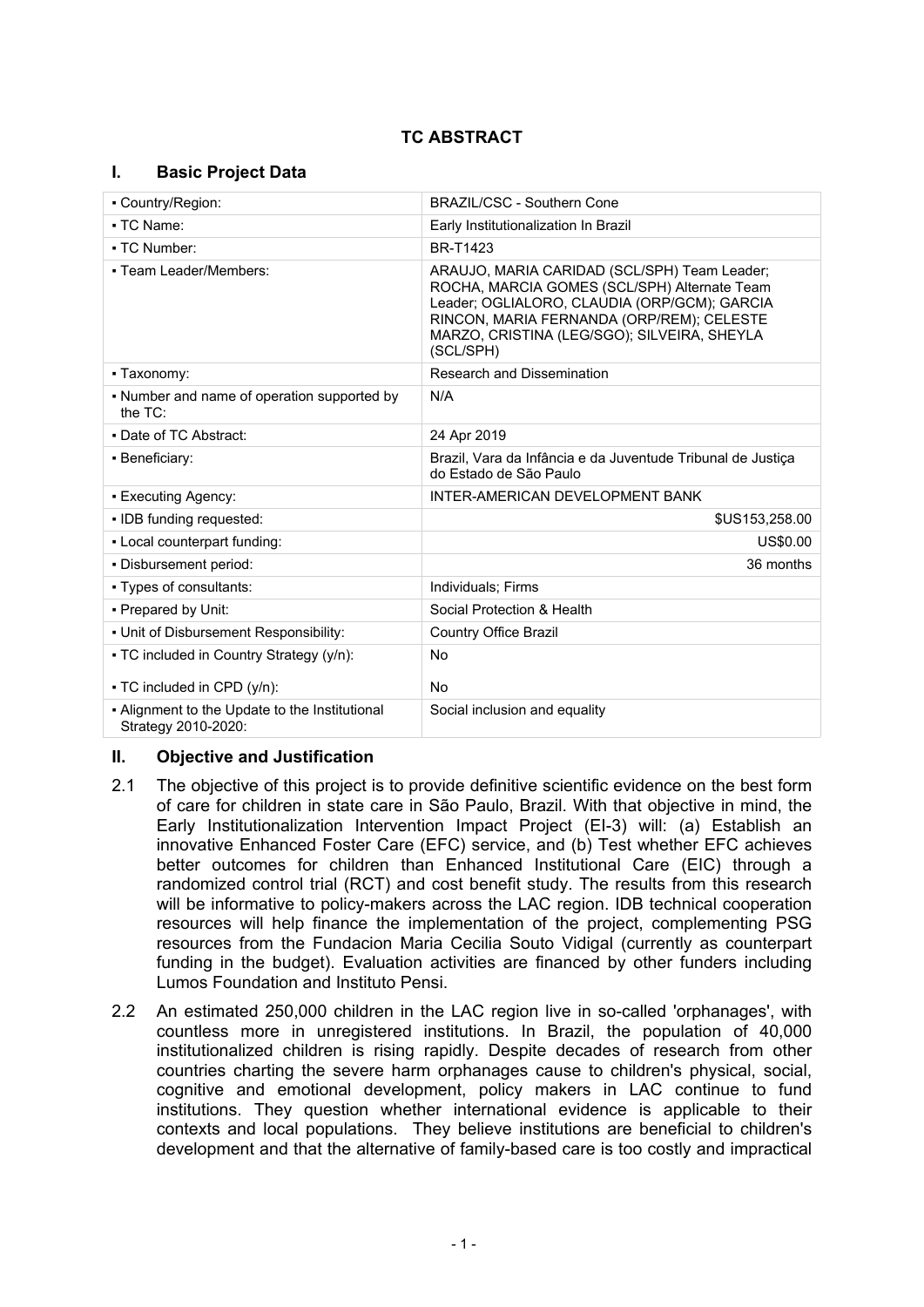to implement. Without new research, hundreds of thousands of children could be denied their right to family-life and the opportunities to fulfil their potential.

## **III. Description of Activities and Outputs**

- 3.1 This project has two components. The first component focuses on financing the team that will be in charge of overseeing the design and implementation of the project. This includes the time of one of the principal investigators, the clinical supervisor, a project manager based in the United States, the cost of their time devoted to training the local team, and the associated travel. The expected outputs of this component are a project fully designed, and a team trained to implement it in Brazil.
- 3.2 The second component supports the financing of the implementation itself. It includes hiring a project manager in Brazil, paying for the time of a team of trainers in charge of for the Video Feedback Intervention to Promote Positive Parenting (VIPP) that will be delivered to both foster care families and caregivers in the institutional setting, and paying for the travel associated to training delivery. The expected output of this component is the timeline completion of all training activities necessary for the project development.
- 3.3 **Component I: Project design .** Design of the EIC and EFC interventions and supervision of their implementation
- 3.4 **Component II: Project implementation.** Training of EIC and EFC intervention participants
- **IV. Budget**

#### **Indicative Budget**

| <b>Activity/Component</b> | <b>IDB/Fund Funding</b> | <b>Counterpart Funding</b> | <b>Total Funding</b>  |
|---------------------------|-------------------------|----------------------------|-----------------------|
| Project design            | \$US64,795,00           | <b>\$US0.00</b>            | \$US64,795.00         |
| Project implementation    | \$US88,463.00           | \$US0.00                   | \$US88,463.00         |
| Total                     | <b>\$US153,258.00</b>   | <b>\$US0.00</b>            | <b>\$US153,258.00</b> |

## **V. Executing Agency and Execution Structure**

- 5.1 This TC will be executed by the Division of Social Protection and Health (SCL/SPH) in coordination with the Municipal Juvenile Court of São Paulo.
- 5.2 As per a request of the Vara da Infância e da Juventude from the Tribunal de Justiça do Estado de São Paulo, the Bank will execute the TC. This execution is justified due to more agile contracting processes. The UDR will be based in the Bank's Brazil Country Office (CBR). The Bank will carry out the contracting of consultants and the procurement of goods and services as required by the project following the policies described in the documents AM-650 and GN-2765-1. Monitoring activities will be carried out periodically during project execution. The Municipal Juvenile Court of São Paulo Will facilitate Access to necessary information and will accompany the Access to information and follow-up of the progress, analysis and results of this work.

## **VI. Project Risks and Issues**

6.1 This project might encounter the following risks: (a) Limited exposure of the child to the intervention (foster care) or institutionalization due to quick adoption or reunification. This would limit the ability to detect intervention effects. Through statistical methods, the sample size is taking account of this possibility and ensuring a rather conservative minimum detectable effect. (b) Lack of established foster care system in Sao Paulo reduces the likelihood of successful implementation. In order to overcome this risk, the team is working and will continue to work closely with local NGOs and leaders who